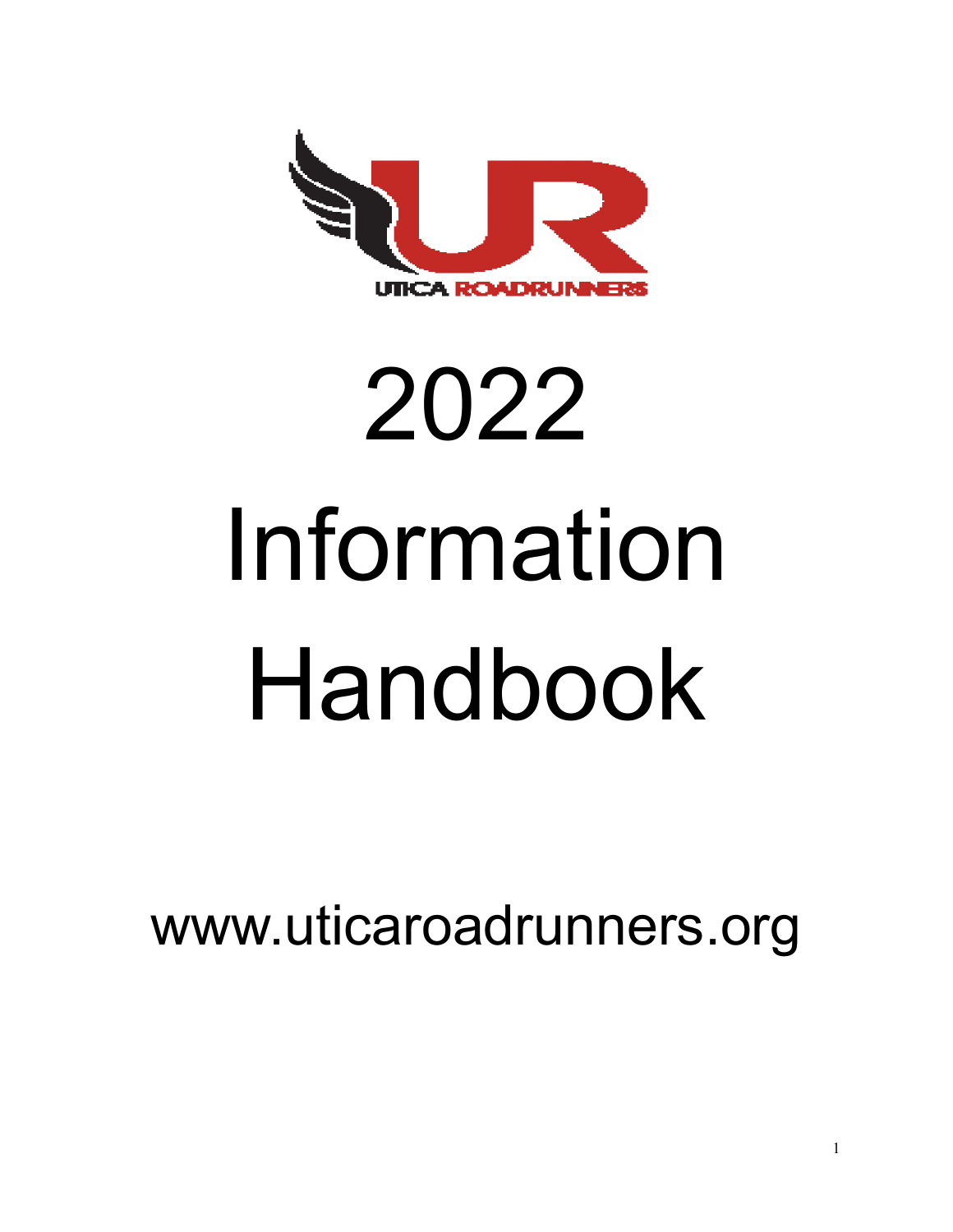

Utica Roadrunners PO Box 4141 Utica, NY 13504 [www.uticaroadrunners.org](http://www.uticaroadrunners.org)

# <span id="page-1-0"></span>President's Letter

Welcome!

As President of the Utica Roadrunners and on behalf of the over 500 club members, I am happy to welcome you as one of the newest members of the Utica Roadrunners and the Road Runners Club of America. The Utica Roadrunners not only run together but also volunteer together. We are a highly-motivated group, both in running and community activities. We are very proud of our record of promoting health, personal fitness and athletic achievement through running.

We have a diverse membership, which includes the ultramarathoner to the non-competitive recreational runner. We have some walkers, too. We are husbands, wives, children, teachers, doctors, secretaries, and retired persons – and much more. You will find that from the very fast to the not so fast, from the very young to the not so young – "There's a place for every pace" in the Utica Roadrunners.

You will have the opportunity to craft your membership into the level you wish. Some of us join several times per week to run and volunteer. Other club members may only join in weekly or monthly and that's ok too. We have several activities that carry us through the year. These include working on our Boilermaker Training Program and our continuing trail renovation project in the South Woods portion of the Utica Park system. We help other community events such as the Boilermaker Road Race and America's Greatest Heart Run and Walk. We also have our own races and we help other groups with their races.

Again, welcome to the Utica Roadrunners. Look for more on our website at [www.uticaroadrunners.org](http://www.uticaroadrunners.org), including our member forum and comprehensive Race Calendar. Business meetings are held on the second Monday of the month at the Utica Boilermaker Office. Feel free to e-mail me at jmott@cvalleycsd.org if you have any questions.

Sincerely yours, Jim Mott Club President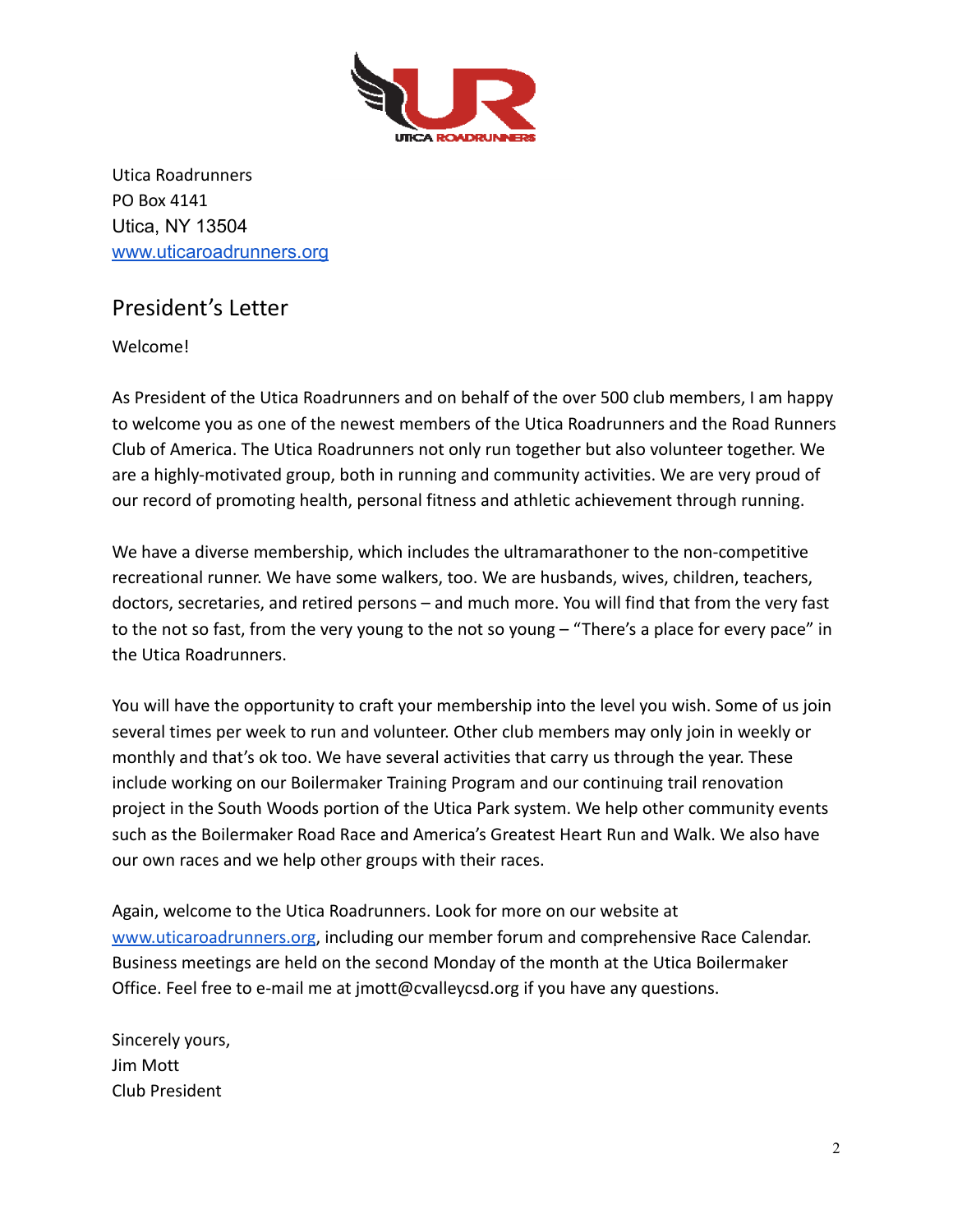| <b>President's Letter</b>              | $\mathbf{2}$ |
|----------------------------------------|--------------|
| <b>Governance and Organization</b>     | 4            |
| <b>BOARD OF DIRECTORS</b>              | 4            |
| <b>CLUB OFFICERS</b>                   | 4            |
| <b>MEETINGS</b>                        | 4            |
| <b>RECORDS</b>                         | 5            |
| <b>CONTACTS</b>                        | 5            |
| <b>Regular Club Events</b>             | 7            |
| <b>GRAND PRIX</b>                      | 7            |
| <b>CNY RUNNING CLUBS CUP</b>           | 8            |
| <b>CLUB RUNS</b>                       | 8            |
| <b>SOCIAL GATHERINGS</b>               | 8            |
| Communication                          | 9            |
| <b>NEWSLETTER</b>                      | 9            |
| <b>Member Information and Benefits</b> | 9            |
| <b>DUES</b>                            | 9            |
| <b>CLUB CLOTHING</b>                   | 9            |
| <b>RED JACKET AWARDS</b>               | 10           |
| <b>VOLUNTEER POINTS</b>                | 10           |
| ANNUAL AWARDS BANQUET                  | 11           |
| <b>Volunteer Service Awards</b>        | 12           |
| <b>Running Merit Awards</b>            | 12           |
| <b>Award Eligibility</b>               | 13           |
| <b>CLUB DISCOUNTS/BENEFITS</b>         | 14           |
| <b>National Affiliations</b>           | 14           |
| <b>USATF</b>                           | 14           |
| <b>RRCA</b>                            | 14           |
| <b>Other Questions/Concerns</b>        | 15           |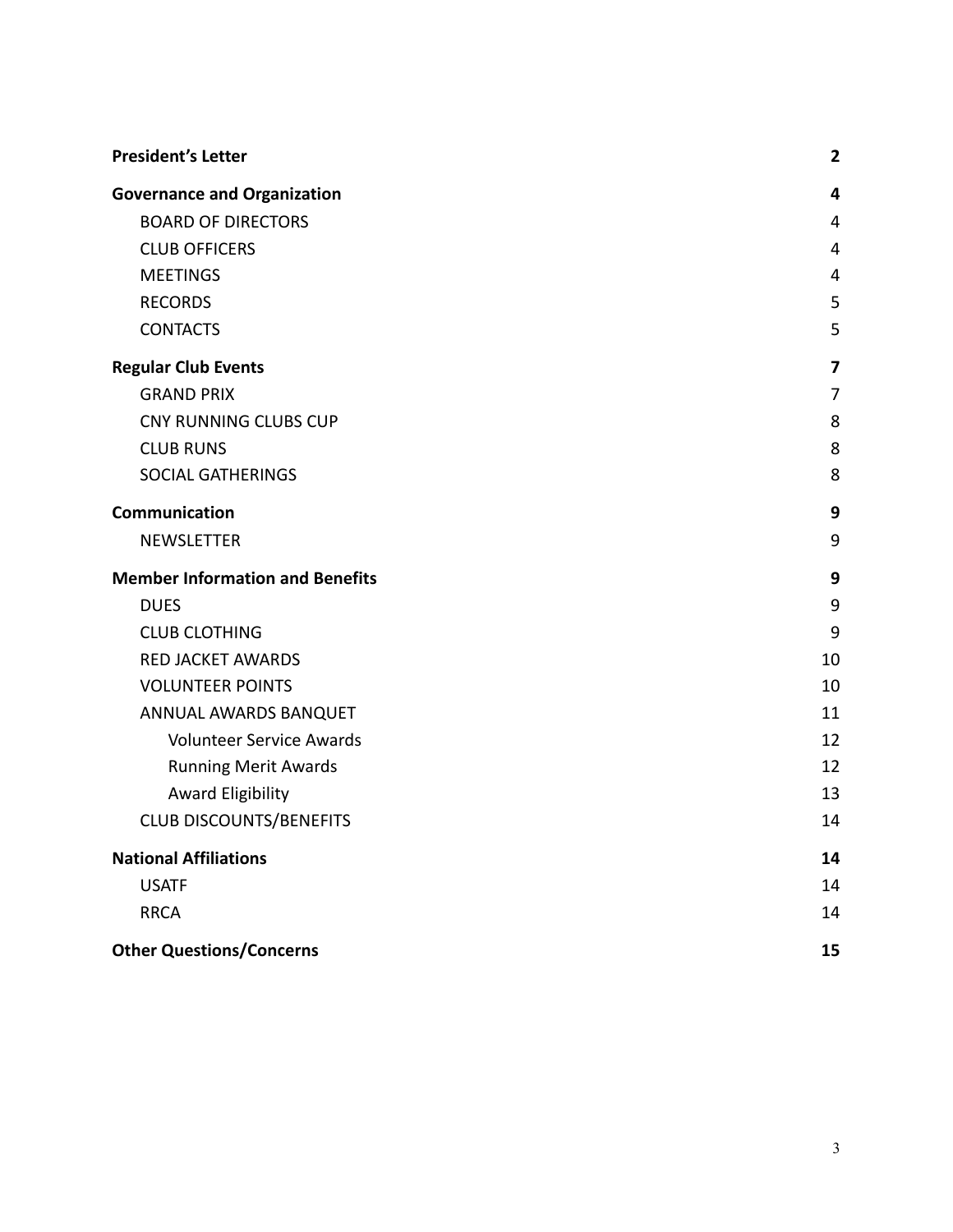# Governance and Organization

#### <span id="page-3-1"></span><span id="page-3-0"></span>**BOARD OF DIRECTORS**

A board of 12 directors who are elected for a two-year staggered term with six members elected each year governs the club. Final approval of the selected candidates is by a general election called by the board and held at a general membership meeting.

Board members currently serving during 2022 are listed below with the date of their term expiration:

| Sharon Scala       | 12/23 | <b>Rick Gloo</b>   | 12/22 |
|--------------------|-------|--------------------|-------|
| Jennifer Bachelder | 12/23 | Jim Mott           | 12/22 |
| Danielle Bliss     | 12/23 | Alejandro Gonzalez | 12/22 |
| Julie Buehner      | 12/23 | Melissa Barlett    | 12/22 |
| Jenn Stefka        | 12/23 | Rebecca Aceto      | 12/22 |
| Phil Trzcinski     | 12/23 | Andrew Rubino      | 12/22 |

## <span id="page-3-2"></span>**CLUB OFFICERS**

Five officers are elected annually for a one-year term by the incumbent board of directors following the general election. Officers for 2022 are:

| President                                   | Jim Mott           |
|---------------------------------------------|--------------------|
| Vice-President for Activities & Events      | Andrew Rubino      |
| Vice-President for Administration & Finance | Sharon Scala       |
| Secretary                                   | Melissa Barlett    |
| <b>Treasurer</b>                            | Jennifer Bachelder |

#### <span id="page-3-3"></span>**MEETINGS**

Business meetings are held on the second Monday of the month at the Boilermaker Race office on Court Street in Utica or at a place TBA by the president. If you plan to attend, email Jim Mott at [jmott@cvalleycsd.org.](mailto:jmott@cvalleycsd.org) Check the calendar on the website to make sure in case of a date changes. All members are invited to attend. All officers and board members are expected to attend all business meetings.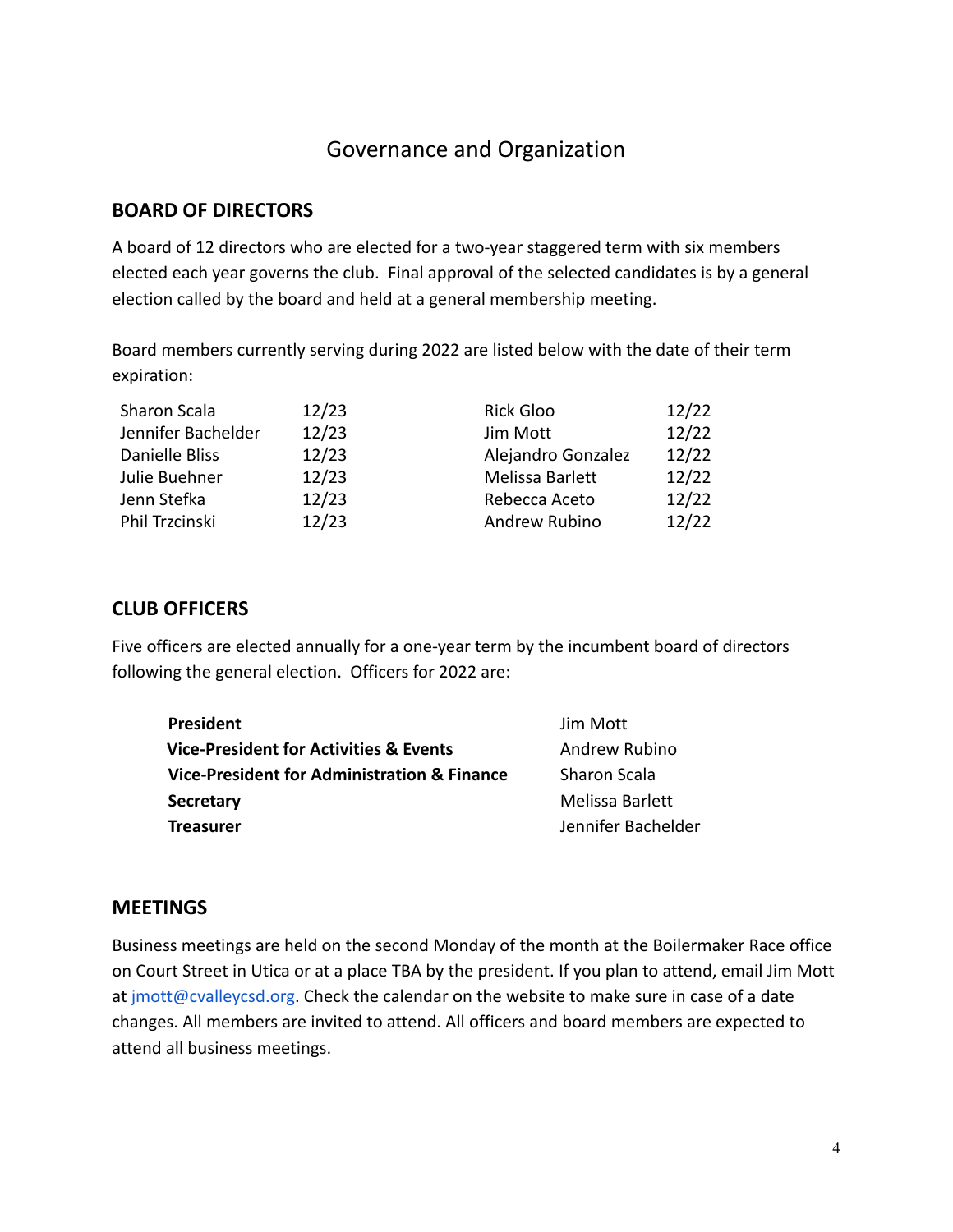## <span id="page-4-0"></span>**RECORDS**

| Club business activities,<br>by-laws, policy, and other<br>governance documents | Secretary: Melissa Barlett    | docbarlett@gmail.com                                      |
|---------------------------------------------------------------------------------|-------------------------------|-----------------------------------------------------------|
| <b>Membership Records</b>                                                       | Rebecca Aceto                 | members@uticaroadrunners.org<br>rebapurcell1321@yahoo.com |
| Race and Yearly Mileage<br>Records                                              | Jennifer Bachelder            | imbachelder@gmail.com                                     |
| Email and address changes                                                       | Jennifer Bachelder            | jmbachelder@gmail.com                                     |
| <b>Financials and Payments</b>                                                  | Treasurer: Jennifer Bachelder | imbachelder@gmail.com                                     |

## <span id="page-4-1"></span>**CONTACTS**

There are several permanent committees, each headed by a chairperson or director. The officers and committee chairpersons are responsible for the day-by-day management of the club business and report to the Board of Directors at the monthly business meetings. Committee chairpersons may, or may not be Board members, and are appointed by the Board for a one-year term.

| <b>Club Details and Committees</b>  |                                   |                                                      |
|-------------------------------------|-----------------------------------|------------------------------------------------------|
| <b>Newsletter</b>                   | Michelle Truett                   | michelle@484design.com                               |
| Webpage                             | Melissa Barlett<br>Rocco Fernalld | docbarlett@gmail.com<br>rocco.fernalld@quadsimia.com |
| Race Calendar                       | Melissa Barlett<br>Andrew Rubino  | docbarlett@gmail.com<br>arubino13@gmail.com          |
| Social Coordinator                  | Danielle Bliss<br>Sharon Scala    | dbliss49@gmail.com<br>scala.sharon@gmail.com         |
| Facebook, Media<br>Releases, and PR | Jennifer Bachelder                | imbachelder@gmail.com                                |
| Merchandise                         | Sharon Scala                      | scala.sharon@gmail.com                               |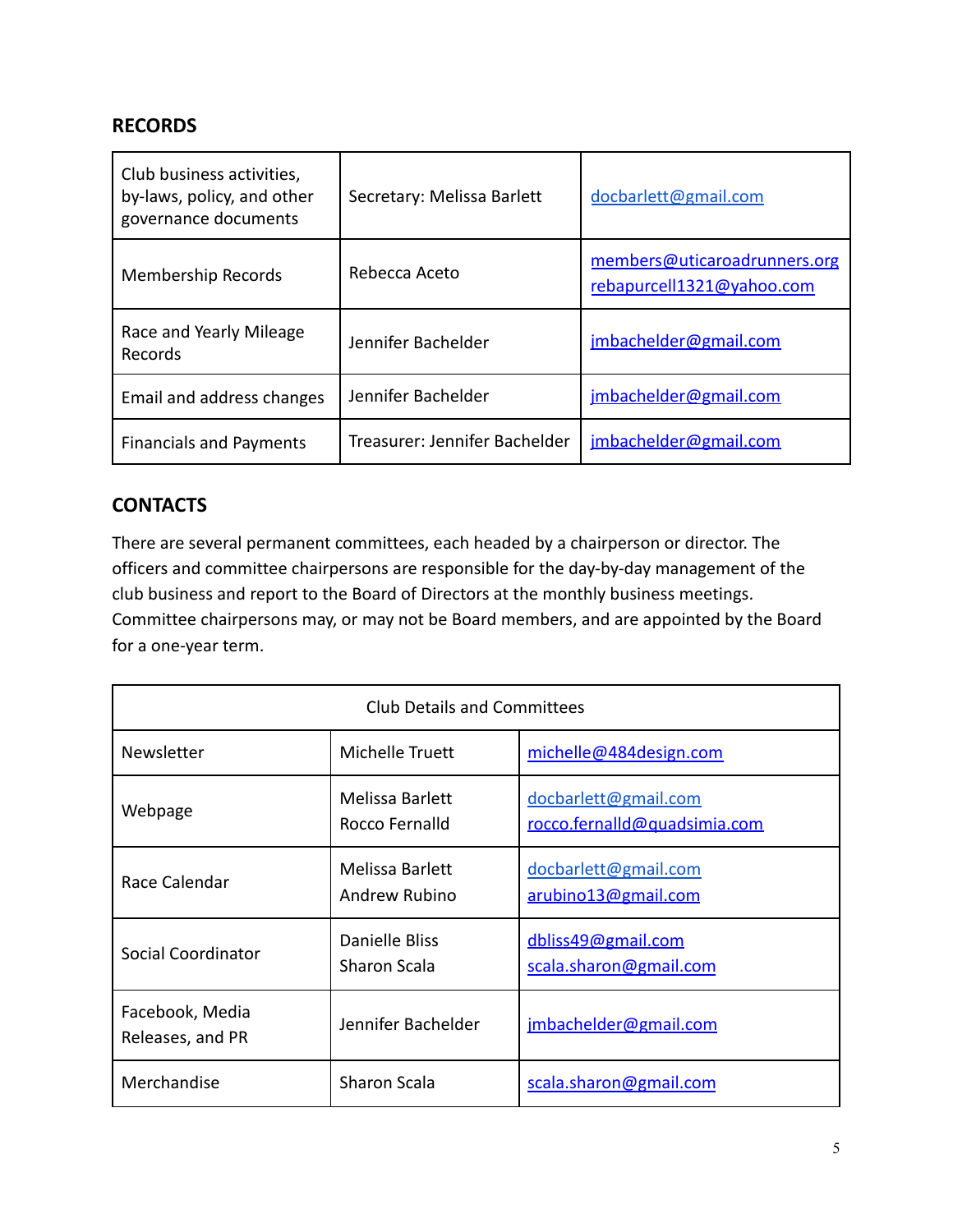|                                                      | Josh Belisle                        | josh@the-sneaker-store.com                         |
|------------------------------------------------------|-------------------------------------|----------------------------------------------------|
| <b>Equipment Rental</b>                              | Phil Trzcinski                      | resgmedic219@roadrunner.com                        |
| Volunteers                                           | <b>Travis Belanger</b>              | <b>Contact form on Website</b><br>trb891@gmail.com |
| Awards                                               | Jen Bachelder                       | imbachelder@gmail.com                              |
| Scholarships                                         | Andrew Rubino                       | arubino13@gmail.com                                |
| <b>SOS Project</b>                                   | David Jones                         | davidjones0422@gmail.com                           |
| <b>USATF and RRCA Liaison</b>                        | <b>Rick Gloo</b><br><b>Tim Kane</b> | rikgloo@gmail.com<br>trkane59@gmail.com            |
| Diversity, Equity, and<br><b>Inclusion Committee</b> | Alejandro Gonzalez                  | lifter38@hotmail.com                               |
| Runs, Races, and Training Programs                   |                                     |                                                    |
| Save Our Switchbacks                                 | Sharon Scala                        | scala.sharon@gmail.com                             |
| Safety Run                                           | Sharon Scala                        | scala.sharon@gmail.com                             |
| <b>Summer Sizzle</b>                                 | Jim Mott                            | imott@cvalleycsd.org                               |
| <b>Falling Leaves</b>                                | Mike Brych                          | mbrych@nhart.org                                   |
| <b>CNY Running Clubs Cup</b>                         | Tim Kane                            | trkane59@gmail.com                                 |
| <b>Grand Prix</b>                                    | Gary LaShure                        | gslnus@yahoo.com                                   |
| Development Runs                                     | Ashley Mancini                      | Ashmancini12@gmail.com                             |
| <b>Boilermaker Training</b><br>Program               | Dorothy Massinger                   | dmassinger@yahoo.com                               |
| Youth Development                                    | Nate Getman<br><b>Rick Gloo</b>     | npgetman@yahoo.com<br>rikgloo@gmail.com            |

Anyone interested in serving on any of the committees should contact the committee chairperson or the Club President –Jim Mott at *imott@cvalleycsd.org*.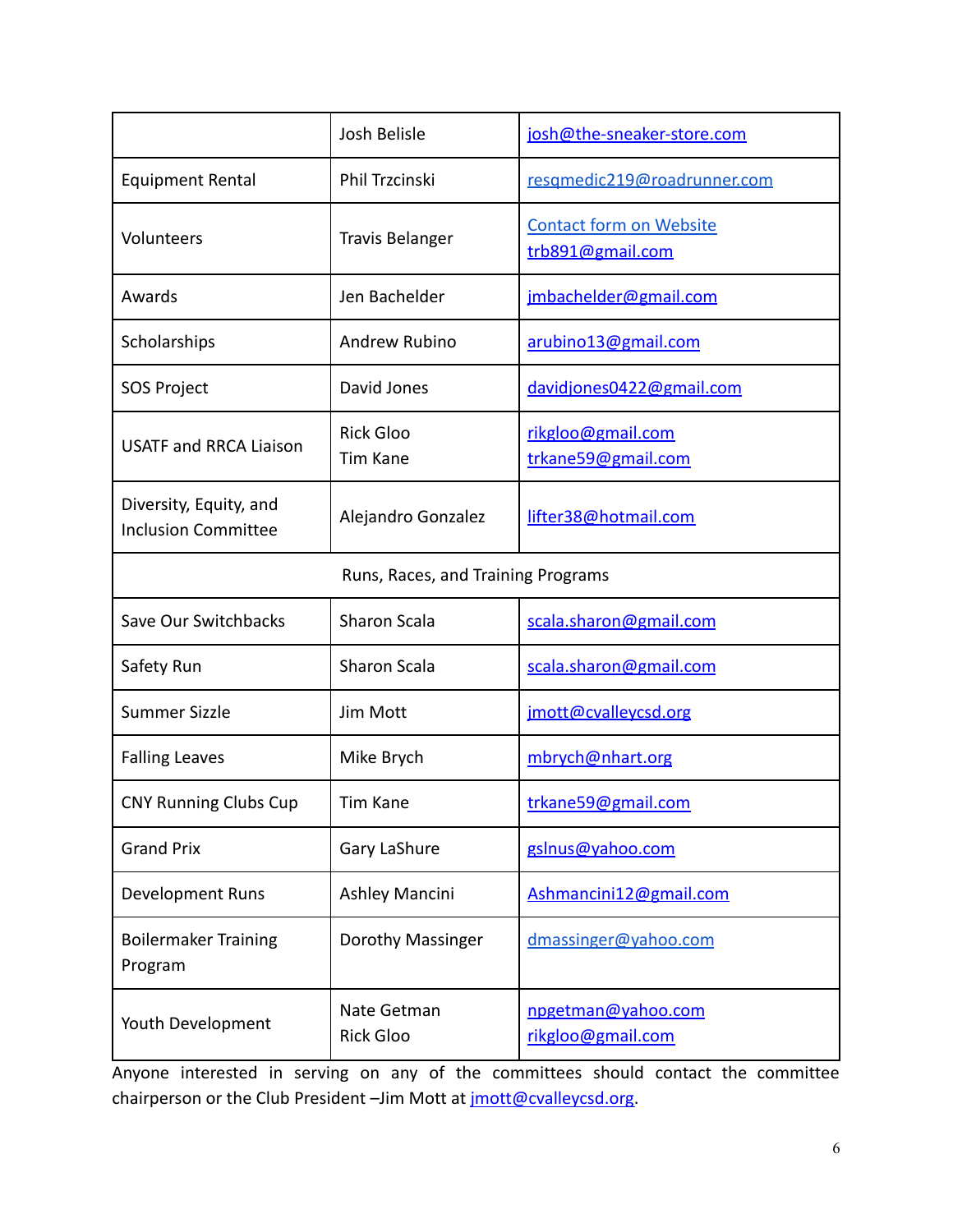# <span id="page-6-0"></span>Regular Club Events

#### <span id="page-6-1"></span>**GRAND PRIX**

GRAND PRIX: The Grand Prix series of races is a friendly competition among all members registered as of March 12, 2022. Members are automatically eligible, and points are received per race order of finish in five-year age groups, with one's age as of October 31, 2022, determining age group for the season. The best 6 performances among the 13 designated races will determine standings for awards, with a minimum of 3 races required to be eligible for an award. Possible Grand Prix races for 2022 are:

3/12/22 Mad Mile 4/3/22 Fort to Fort 10K 4/16/22 Save Our Switchbacks 7.5K 5/15/22 Erie Canal 1/2 marathon 6/19/22 Summer Sizzle 5 Mile 07/10/22 Boilermaker 15K 07/30/22 Honor America Days TBA Woodsmen's 10K 08/21/22 Tunnel to Towers 5k 9/25/22 Falling Leaves 14K 10/16/22 Deerfield Skeleton Run 5K

Grand Prix details, results, standings, and reports can be found at the Club's website and monthly SpliTimes newsletter. For more information, please contact Gary LaShure at [gslnus@yahoo.com](mailto:gslnus@yahoo.com).

#### <span id="page-6-2"></span>**CNY RUNNING CLUBS CUP**

This friendly competition is held annually among the Kuyahoora Kickers, Mohawk Valley Hill Striders, Roman Runners, Toe Path Trekkers, and the Utica Roadrunners. In a series of designated races throughout the season, each club's members will compete on an age-graded basis against the five other clubs. By using age grading, anyone in a club could find themselves contributing to the club's success in any given race. There are no gender or age distinctions. The Cup is truly open to all members. The best five results by each club's members in a race will be compared to the other clubs and points awarded on a descending basis, with six points to the best, five to second and so on down to a single point. At the end of the year, the club with the most points wins the CNY Running Clubs Cup and bragging rights for a year.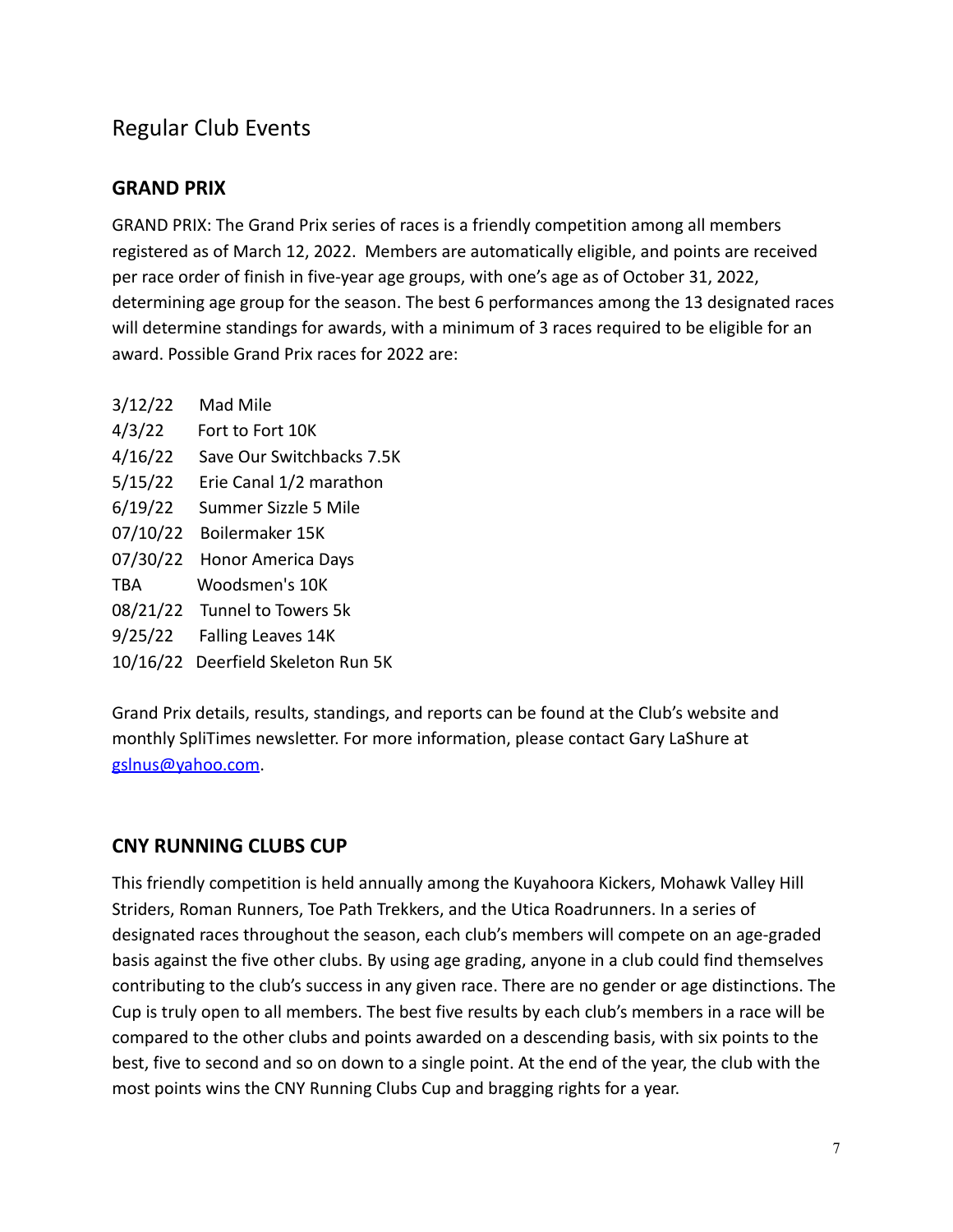To make this work, the race registrations for a Cup race will now include a question about club affiliation, and that information will be included in the race results. People who are members of more than one Cup club should be aware that the first club you compete for in a year is the club you will represent for the rest of the year.

**NOTE**: The UR team is only made up of members who respond in the affirmative to an email survey in the first quarter of the year, asking if they want to be on the Cup team. Team members must also be in good standing with the club by March  $31<sup>st</sup>$ . For information, contact Tim Kane at [trkane59@gmail.com](mailto:trkane59@gmail.com)**.**

## <span id="page-7-0"></span>**CLUB RUNS**

The Club holds traditional runs at Accelerate Sports on Thursday nights at 6 pm. For more information contact Wendy Bowers at wlb113065@vahoo.com.

## <span id="page-7-1"></span>**SOCIAL GATHERINGS**

Various types of social gatherings are coordinated by members on a regular basis. Typically, there are monthly family friendly social events and monthly happy hours. These will be advertised to the membership through our social media channels.

# <span id="page-7-2"></span>Communication

#### <span id="page-7-3"></span>**NEWSLETTER**

Our club newsletter, SpliTimes, is published monthly. A link is e-mailed to each member household. It contains a calendar of up-coming club events, meetings, club runs, a schedule of area races, race results, running articles, and many other news items of interest to members.

If you have any articles, announcements, or news items that you would like to have included in the newsletter send them to Michelle Truett, c/o Utica Roadrunners, P.O. Box 4141, Utica NY 13504 or email Michelle at [michelle@484design.com.](mailto:michelle@484design.com) The submission deadline for articles is the 15th of each month for publication at the start of the next month. Deadline for race announcements is the first of the month before the race month.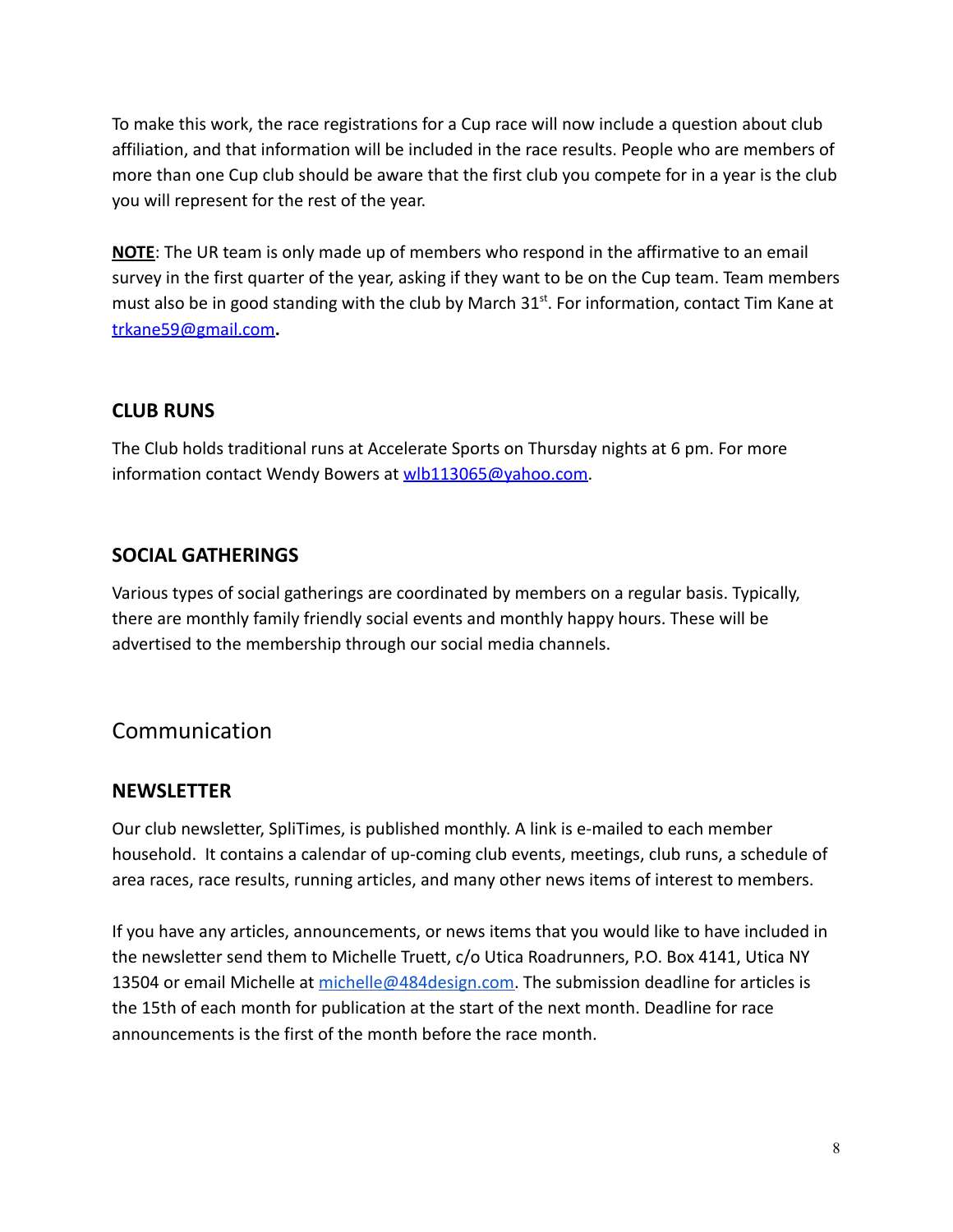# <span id="page-8-0"></span>Member Information and Benefits

## <span id="page-8-1"></span>**DUES**

Our dues are \$25 for an Individual Membership, \$30 for a Family Membership of two, or \$40 for three or four. A "Family Membership" means three or more members sharing the same address.

Dues are payable on a calendar year basis and are due January 1st. Deadline for payment is January 31<sup>st</sup>. Membership privileges (including the Newsletter!) may be discontinued if dues are not received by the deadline, and those delinquent after February 28 are removed from the membership list, ineligible for the Grand Prix until dues are paid, and discontinued from receiving the SpliTimes.

New members joining after Falling Leaves pay the full membership fee but will not be re-assessed for the following year.

## <span id="page-8-2"></span>**CLUB CLOTHING**

Club merchandise, including tank tops, shorts, tech shirts and more is available at many Club events, at the Sneaker Store, and by contacting the Merchandise Chairperson, contact info listed above. Online pop-up stores to purchase merchandise may sometimes be available and will be advertised through Club social media channels.

#### <span id="page-8-3"></span>**RED JACKET AWARDS**

Members of the club who complete at least 1000 miles of running or walking as a member during a single calendar year for the first time and have accumulated 10 volunteer points within the prior two years are awarded a special club jacket with "1000 MILE CLUB" and their name or nickname embroidered on the front. If a member earns 30 volunteer points in a single year, but does not complete 1000 miles, they could be given an "Extra Mile Club" Jacket. The point system for earning a club jacket will be based on the Volunteer Points as listed below. Members earning both awards will have the second award as a patch on the original jacket.

Mileage must be verifiable from a personal running/walking log and reported by January 15th of the following year. A form for reporting mileage and volunteer points will be provided in the December newsletter or can be obtained from Jennifer Bachelder at [jmbachelder@gmail.com.](mailto:jmbachelder@gmail.com)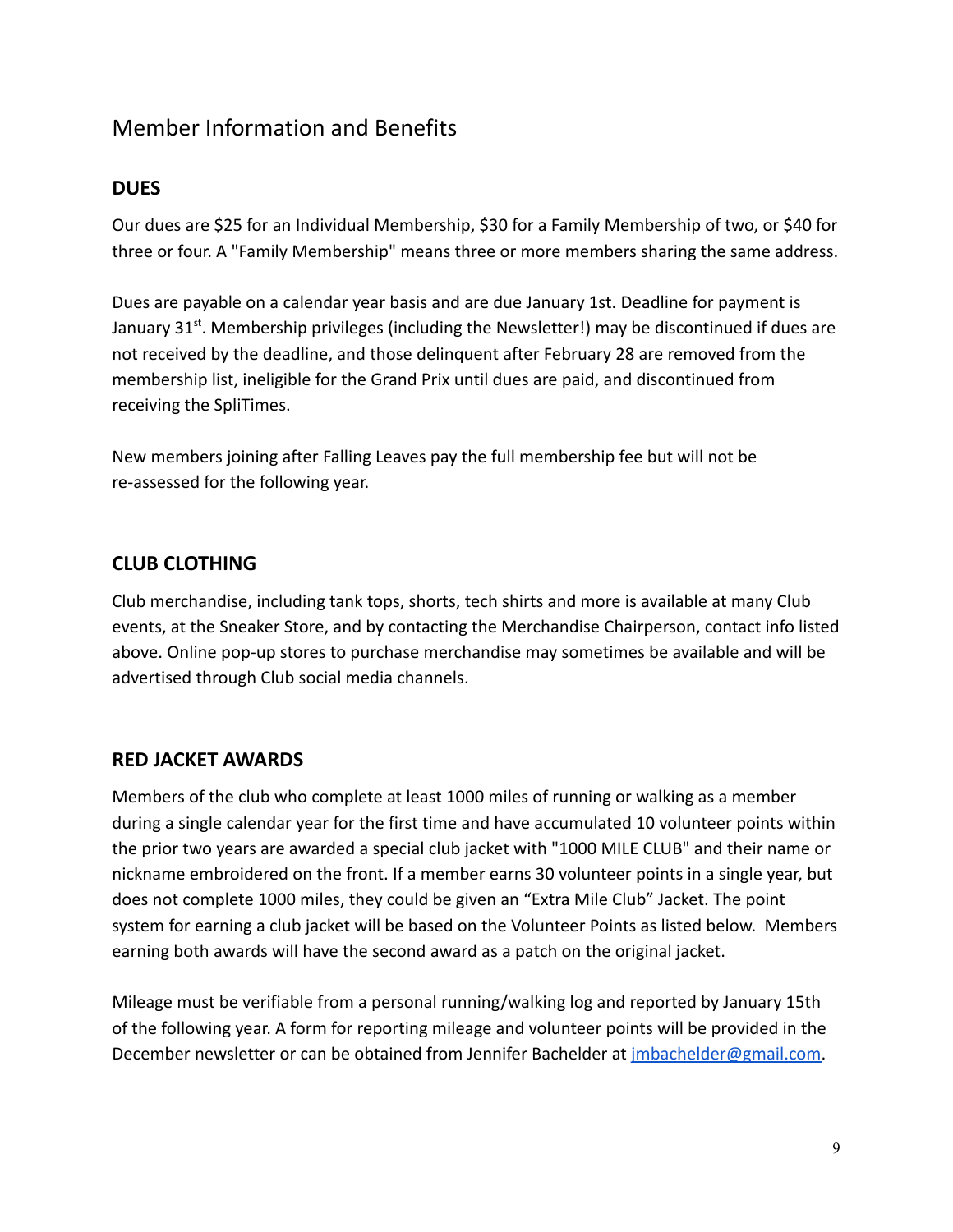Members of the 1000-MILE CLUB who complete 1000 miles or more during subsequent calendar years after earning their jacket will receive mileage chevrons that may be sewn on their jacket sleeve. Chevrons are awarded in 100-mile increments from 1000 and upward.

Red chevrons will be given for mileage designated as run or run/walk accumulated within a calendar year. A blue chevron will be given for mileage designated as walk only accumulated within a calendar year (started in 2022). Both of these could be earned in a single year if both totals are 1000 miles or more. The walking log must follow the same guidelines as the running log.

Our club jacket is a red micro-fiber shell with a lining and carries the club name and logo on the front. The member's name or nickname can be custom embroidered on the front.

# <span id="page-9-0"></span>**VOLUNTEER POINTS**

Points may be earned for:

- Board of Directors and Specific Chairs
	- Serving on the Board of Directors as an officer: 30 points
	- Serving on the Board of Directors non-officer: 20 points
	- Membership Chair: 20 points
	- Merchandise Chair: 20 points
- Director of Club race or training program: 20 points
	- Includes Falling Leaves, Summer Sizzle, SOS, BTP, Development Runs, Skeleton Run, Run for Hunger, Safety Run
- Director of Club event (non-race/training) or ongoing project: 20 points
	- Includes Holiday Party, Awards Party & Committee, SpliTimes Editor, Webmaster, SOS Project, Grand Prix, Club Cup
- Committee Chair or Coordinator of club event (non-race/training) or special committee: 10 points
	- Includes Awards Committee, Scholarship Committee, Social Chair, Volunteer Coordinator, and other committees
- Committee Members of club event (non-race/training) or special committee: 5 points
	- Includes Awards Committee, Scholarship Committee, and other committees
- Unique Point Earning Opportunities
	- Hosting the Thursday Night Run, or the like, at least four times: 10 points
	- Writing a regular column for SpliTimes: 10 points
	- Proofreading monthly SpliTimes for a year: 10 points
	- Writing a single article for SpliTimes: 2 points
	- Authoring a grant application for the club: 10 points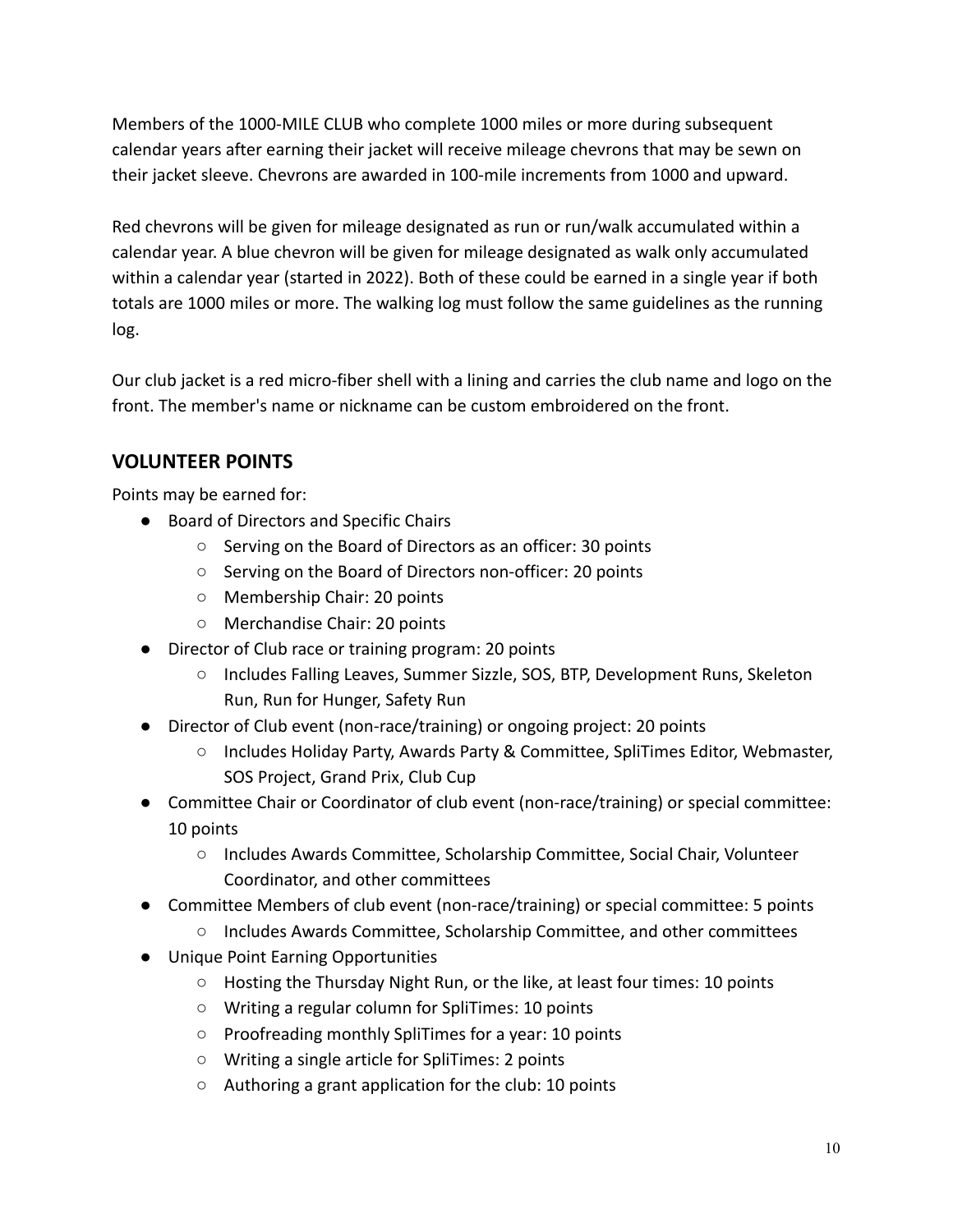- General volunteer for a single race or training event: 1 point per two-hour time commitment (maximum of 5 points per event, with the exception of the Boilermaker Training Program and the Development Runs which each have a maximum of 10)
	- This includes volunteering for SOS, Falling Leaves, Summer Sizzle, Run for Hunger, Skeleton Run, a single Dev. Run, a single BTP training event, or other UR supported runs
- General volunteer for other club events and committees (non-race/training): 1 point per two-hour time commitment (maximum of 5 points per event)
	- This includes Holiday Party; Club booth at Heart Run or Boilermaker Expo; Health Expos; Scholarship Committee member other than chairperson.

Members must keep track of their own points and turn them in annually before January 15th. A form for reporting mileage and volunteer points will be provided in the December newsletter or can be obtained from Jennifer Bachelder at *imbachelder@gmail.com*. If earning a Red Jacket for the first time, points from the previous two years may be reported.

## <span id="page-10-0"></span>**ANNUAL AWARDS BANQUET**

Usually held in February or early March. At this time members nominated by the Awards Committee are recognized for their outstanding achievement and their dedication to running.

#### <span id="page-10-1"></span>Volunteer Service Awards

**Distinguished Service Award** – Established in 1987 in honor of Bob (Coach) Carlson, to the Utica Roadrunner who has contributed significantly to the success of the Club by volunteering hours of work to racing and running events, social events and helping to run the Club.

**Volunteer of the Year Award** – Awarded to recognize the Utica Roadrunner who unselfishly volunteers hours of time for the benefit of the various projects of the Club and for the entire running community.

**Distinguished Roadrunner Supporter Award** – Awarded in appreciation and recognition of a corporation, group or individual whose support has made a significant contribution to Utica-area running. (This award is typically given to non-Club members.)

**Inspiration Award** – Awarded to the Utica Roadrunner whose upbeat attitude and dedication to using his or her talents has had a positive influence on other runners throughout the year.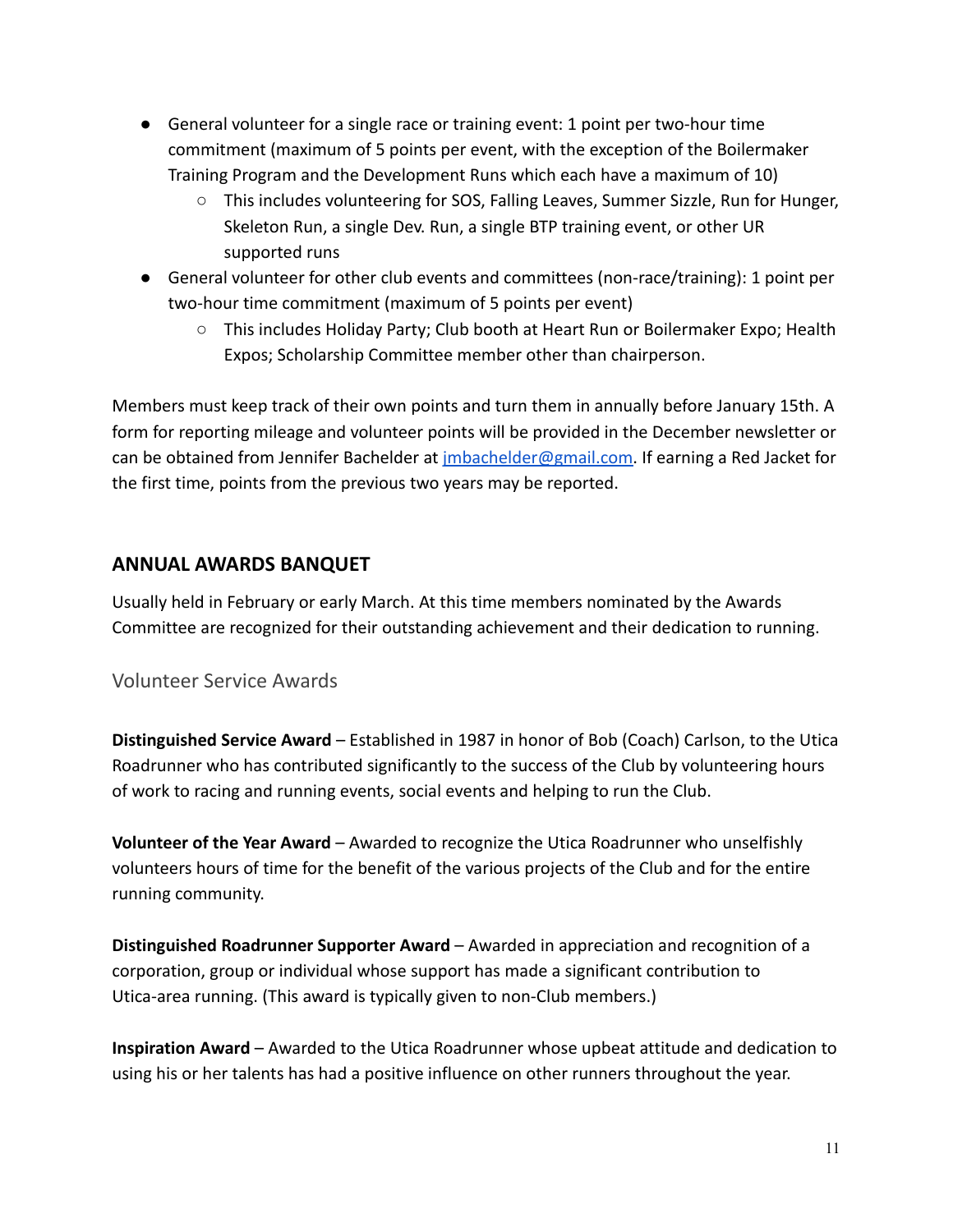**President's Award** – Awarded at the discretion of the Club's President.

**Extra Mile Jacket** – Earn 30 volunteer points. Further described above under Red Jacket Awards.

**Golden Shoe Award** – this patch is presented to members who have contributed their time and efforts toward the Club on at least 3 occasions during the year. This includes volunteering to help at races, hosting club runs, serving on committees, recruiting and welcoming new members, or contributing in numerous other ways toward furthering the club's goals.

## <span id="page-11-0"></span>Running Merit Awards

**Utica Roadrunner Hall of Fame Award** – Awarded to the individual who has excelled for many years in the sport of running and has distinguished himself or herself through racing achievements and/or support of the running community.

**Roadrunner(s) of the Year Award (Female and Male, Open & Grandmasters)** – Awarded to the Utica Roadrunner who has the most outstanding season of running in road races, on the basis of finishing using times and awards. The award was expanded in 1998 to recognize females and males in two age divisions: Open (under 50 years) and Grandmaster (50 years and over).

**Training / Volunteer of the Year Award** – Awarded to recognize an individual with the most enthusiasm, time and support to new members of the running world.

**Most Improved Roadrunners (Female and Male)** – Awarded to the female and male Utica Roadrunner who has had the greatest improvement in times from the previous year(s) for a number of races over a variety of distances.

**Grand Prix Race Series Awards** - patch for five-year age-group first place, certificates to second and third; awards for maximum points in five races; highest cumulative points top five; family award

**1000 Mile Club Jacket** - 1000 miles and 10 volunteer points as listed above.

**Chevrons** - Members of the 1000-MILE CLUB who complete 1000 miles or more during the subsequent calendar year and who earned 5 volunteer points, after earning their jacket will receive mileage chevrons that may be sewn on their jacket sleeve. Chevrons are awarded as described above under Red Jacket Awards.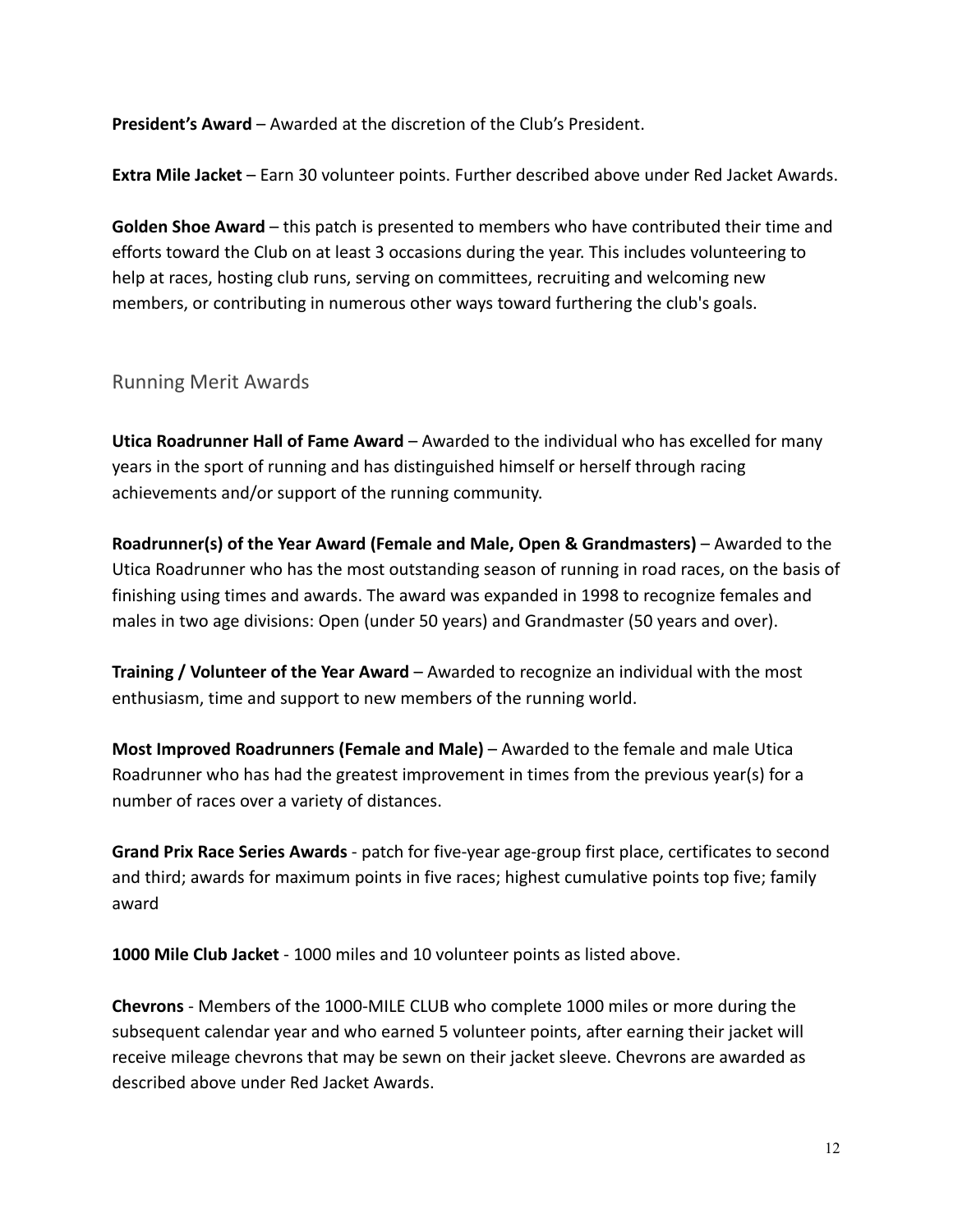**Marathon Patch**: A marathon runner patch is awarded to any club member who completes an organized marathon race. Stars are awarded that can be attached to the marathon patch to indicate several completed marathons: Blue Star - 5 marathons; Red Star - 10 marathons. Marathon information including name, date and location of the race; completion time, place, and any awards received should be reported by January 31st. Please include a running photo of yourself to include in the club record book and in the SpliTimes.

**Ultra Patch:** An Ultra Patch is awarded to any club member who completes an organized race longer than a marathon. Pins can be awarded to note the different types of Ultra events. These include: Black – 50k, Red – 50 mile, Green – 12 hour, Blue – 100k, Orange – 100 mile, Yellow - 24 hour.

**10,000 Mile Club Patch:** Awarded to Club members who have accrued 10,000 miles while a member of the Utica Roadrunners.

**Magellan Patch**: Awarded to Club members who have accrued 25,000 miles while a member of the Utica Roadrunners.

## <span id="page-12-0"></span>Award Eligibility

Only current members in good standing are eligible to receive club awards. This means that all club dues and club purchase charges must be paid by January 31st of the year that the award is received. This is to allow time for the Awards Committee to complete special custom orders before the Awards Banquet.

# <span id="page-12-1"></span>**CLUB DISCOUNTS/BENEFITS**

Members in good standing receive a 10% discount at the Sneaker Store. The store has a list of current club members. There are also deals for memberships at the Fitness Mill and Accelerate Sports. See website for up to date benefits and information: <http://www.uticaroadrunners.org/membership/>

# <span id="page-12-2"></span>National Affiliations

Our club enjoys the benefits of membership in both USA TRACK & FIELD (USATF) and the ROADRUNNERS CLUB of AMERICA (RRCA), the two major national running organizations in the